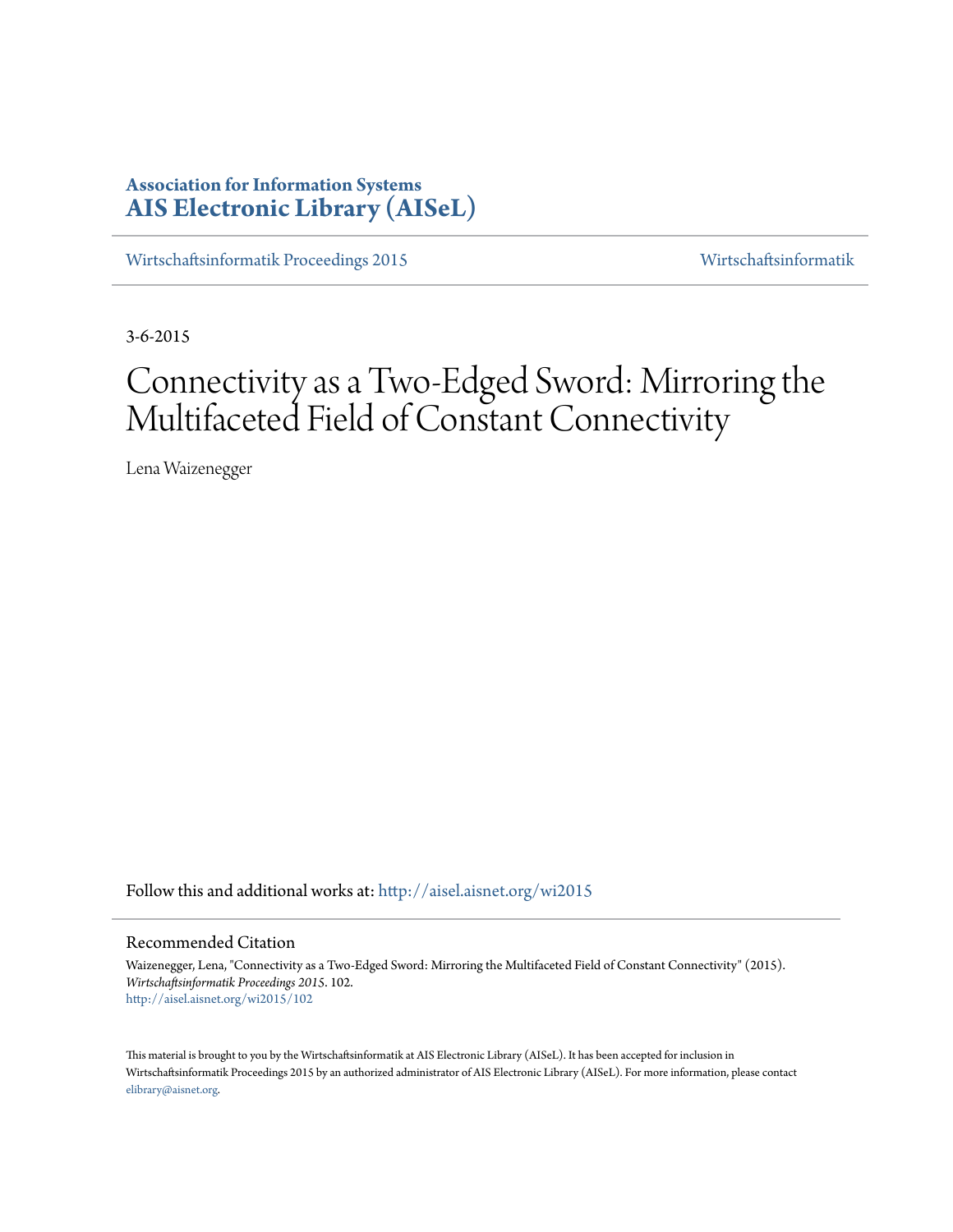# **Connectivity as a Two-Edged Sword: Mirroring the Multifaceted Field of Constant Connectivity**

Lena Waizenegger

University of Innsbruck, School of Management, Innsbruck, Austria Lena.Waizenegger@uibk.ac.at

Abstract. "Constant connectivity" is a phenomenon brought about by our interconnected world. However, it is not just a multidisciplinary field investigated by researchers from the IS field, organization studies, management studies and psychology, but also an actual challenge which knowledge workers face every day. This literature review provides a thematic but also methodological overview of this still young research field on three levels: (1) the paradigm funnel, (2) units of analysis (individual, organizational, societal) and (3) four different thematic streams in the literature. On the basis of the lacks discovered in the paradigm funnel, omitting society as unit of analysis, and thematic gaps in the existing literature, an avenue for future research is developed. Furthermore, as "constant connectivity" and virtual communication became success factors for companies, I reveal important managerial implications for practitioners derived from my thematic analysis.

**Keywords:** constant connectivity, connectivity skills, negative consequences of ICT abuse/addiction, paradigm funnel, paradoxical implications of ICT use.

# **1 Introduction**

Connectivity became the central nervous system in our interconnected world and is gaining importance in today's information society. In general, connectivity is defined "as the mechanisms, processes, systems and relationships that link individuals and collectives (e.g. groups, organizations, cultures, societies) by facilitating material, informational and/or social exchange" [1 p. 128, 2]. Although, connectivity is an all-embracing topic concerning all of us, I will focus on knowledge workers being particularly affected as they can take their work with them all the time and everywhere. This flexibility and mobility is grounded in the nature of their work as they produce and reproduce information and knowledge [3]. Nowadays, the access to information and knowledge is almost infinite, so that they can work anywhere and anytime. This stands in contrast to blue collar workers who are mostly bound to a site and predefined work processes. I agree with Alvesson [4] by defining knowledge work as "the skilful application of cognitive rationality based on superior knowledge" [4 p. 864]. Whilst connectivity as a "flattener" [5] can be regarded as a driver for global economy, constant con-

12th International Conference on Wirtschaftsinformatik, March 4-6 2015, Osnabrück, Germany

Waizenegger, L. (2015): Connectivity as a Two-Edged Sword: Mirroring the Multifaceted Field of Constant Connectivity, in: Thomas. O.; Teuteberg, F. (Hrsg.): Proceedings der 12. Internationalen Tagung Wirtschaftsinformatik (WI 2015), Osnabrück, S. 1527-1541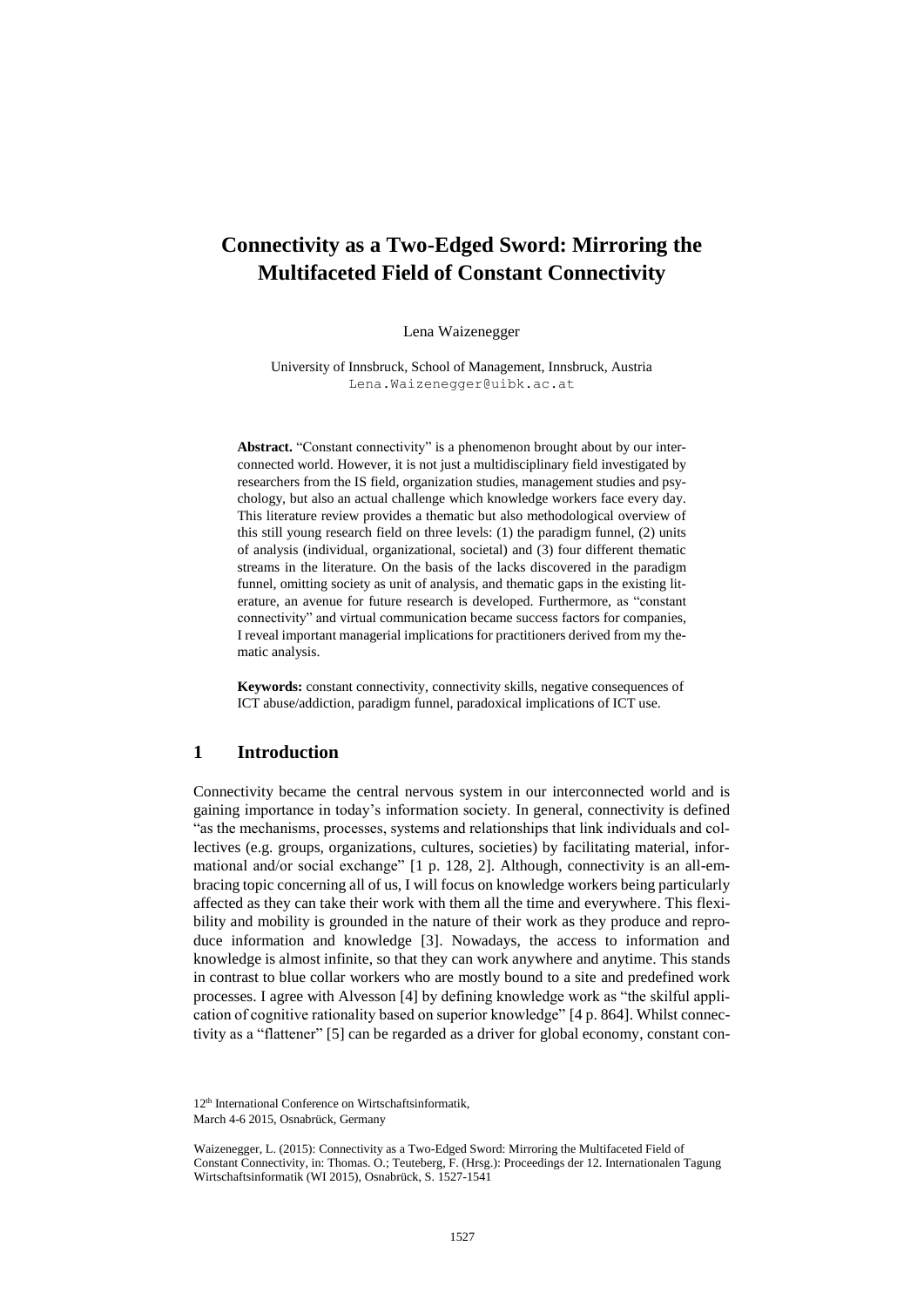nectivity is a two-edged sword and is defined as being connected, available and responsive to work colleagues, friends or family members all the time and everywhere [6]. Being constantly connected has a lot of advantages for knowledge workers like higher efficiency, greater flexibility and mobility, improving client services and the freedom to work anywhere and anytime [7, 8, 9]. However, 'too much' connectivity, i.e. the phenomenon that professionals are always connected and feel aligned to work, results in a blurring of occupational and private life putting strain on professionals [10, 11].

People do not switch between the analogue and digital<sup>1</sup> world anymore, but seem to live in both at once [7]. This development is fascinating and precarious at the same time; expectations of availability and responsiveness increase, people suffer from the urge "to stay in the loop" and are exposed to a 24/7 information flow. It is still a young and underresearched phenomenon which is worth studying, as society has experienced, and is still experiencing an outpacing launch of new and complex technologies and knowledge workers have just begun "to put the digital office on steroids" [12 p. 64].

I focus on connectivity defined as technological and social ties between individuals [1]. In social sciences, the topic of "constant connectivity" is in vogue especially in disciplines like Information Systems [IS], psychology, organization studies and management research which is observable by a boost of new literature published in recent years. However, these publications differ to a great extent in terms of terminologies, applied methods, theoretical lenses and ontological as well as epistemological assumptions. As we live through a fast-pacing advancement of information and communication technologies [ICT] which leads into a continuous changing of knowledge workers' workplaces, requirements, tasks, and challenges, the field of "constant connectivity" is permanently evolving. In this unstructured and continuously changing process it is important to stop and consider past ideas, topics, and the accumulated knowledge, compare it with actual developments and structure the existing insights in order to reflect on future directions and goals of the community. It is essential to provide an overview of the literature published not just in the IS community, but also in the field of organization studies, psychology and management. Synthesizing the different literature from the various domains is necessary to broaden our horizon in terms of learning from other domains and exchanging ideas about the phenomenon of "constant connectivity".

The contributions of this retrospection are (1) to demonstrate the focus of this research field in the paradigm funnel, (2) to reveal congruencies and discrepancies that can be problematized, as well as to point out gaps in the existing literature, (3) to find voids in terms of underresearched units of analysis, and (4) to put forward a roadmap for further research highlighting the importance for practical application.

Following the approach of Webster and Watson [13] the remainder of the paper is structured as follows: Subsequent to the introduction, I will present the procedure of my literature search. Thereafter, the identified relevant literature will be classified and analyzed on three levels:

l

<sup>&</sup>lt;sup>1</sup> In this paper analog-world interactions embrace face-to-face conversations, meetings, discussions etc. while virtual interactions encompass all kind of information exchange mediated by technological infrastructure.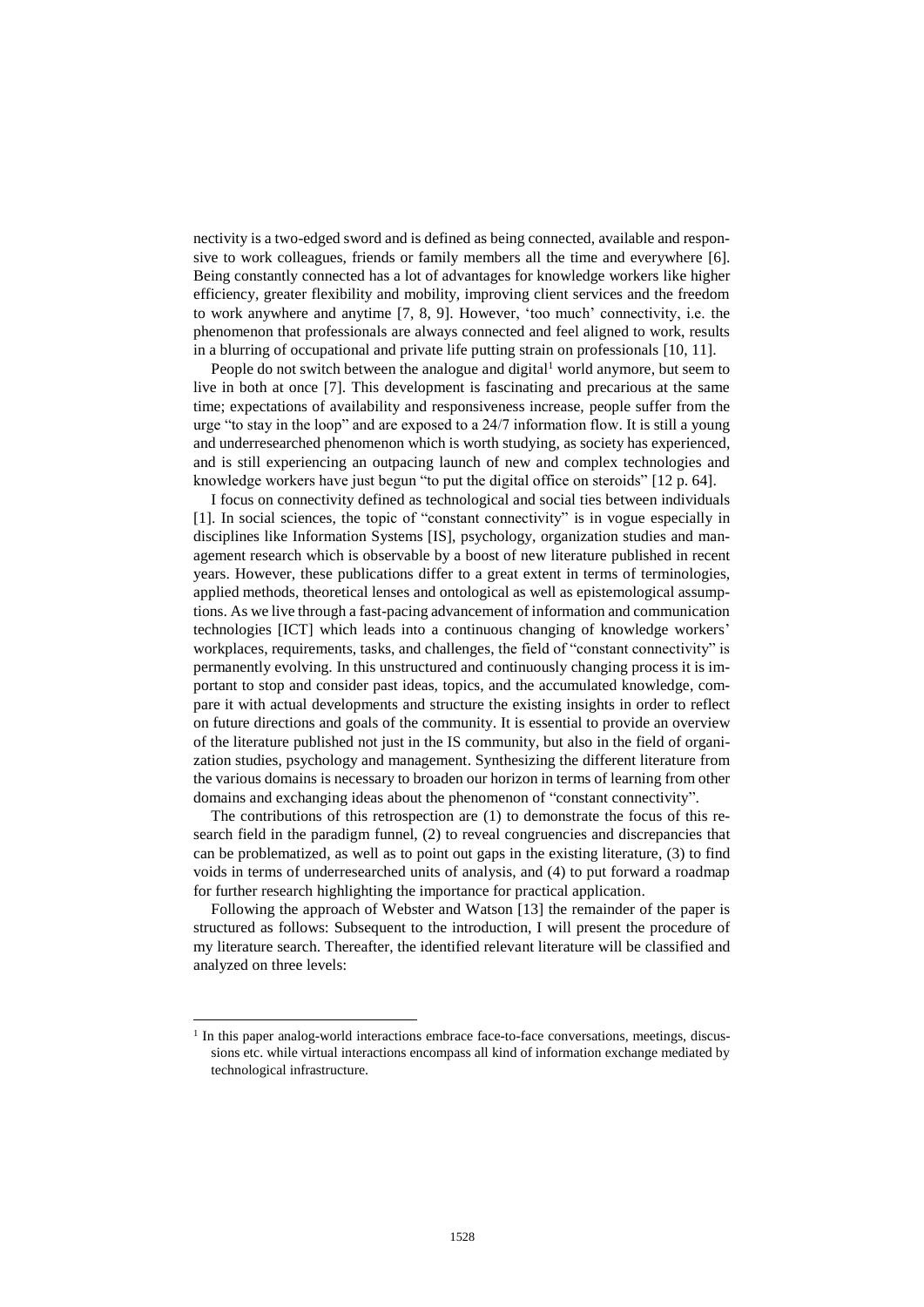- in terms of paradigmatic depth with the help of the paradigm funnel in order to provide insights on the levels of research ranging from explicit (observable) to implicit (unobservable) facts [7]
- on the thematic level pointing out convergences and divergences in the existing literature as indicators for cues of problematization and existing research gaps
- in terms of units of analysis (individual, organizational, societal).

Thereafter, I will point out the agenda for future research. This agenda consists of three major propositions. Firstly, adjusting the disequilibrium in the paradigm funnel in terms of suggesting more papers on the levels of "analytical methods" and "core assumptions". In this respect, I further promote the critical research approach which is highly important in the field of "constant connectivity" not just arising from but also affecting the societal development. Therefore, I advocate research on a societal level by discovering a mismatch in the units of analysis. In addition, I will propose three thematic contributions which are derived from problematization as well as spotted gaps in the existing literature with important managerial implications. Concluding, I will summarize the contributions and highlight the practical relevance by pointing out that an efficient (virtual) communication strategy and functional connectivity patterns have become success factors for companies in today's knowledge society.

## **2 Literature Search Process**

After defining the scope of the review, the literature search process, which is demonstrated in [Fig. 1,](#page-3-0) began with studying eleven seminal papers [1, 2, 6, 8, 9, 10, 11, 14, 15, 16, 17] for relevant artefacts. Those seminal papers result from an initial literature search at the beginning of my research project.



**Fig. 1.** Literature search process

<span id="page-3-0"></span>Based on the findings of the first step and in consultation with my supervisor I drew a mind map of ideas and constructs of constant connectivity which were clustered into three blocks. Although, there were much more constructs in each block, I just list the terms which served as key words:

- Work in the virtual world: "knowledge work", "remote workers", "virtual teams", "virtual leadership", "lead / leading online"
- The virtual society: "information society", "ubiquitous computing", "social media", "virtual communication", "online behaviour / behavior".
- The flip side of constant connectivity: "technology addiction", "work-life conflict".

In order to curtail the hits and specify the results the key term "connectivity" was combined with the key words above. Furthermore, the search scope was restricted to title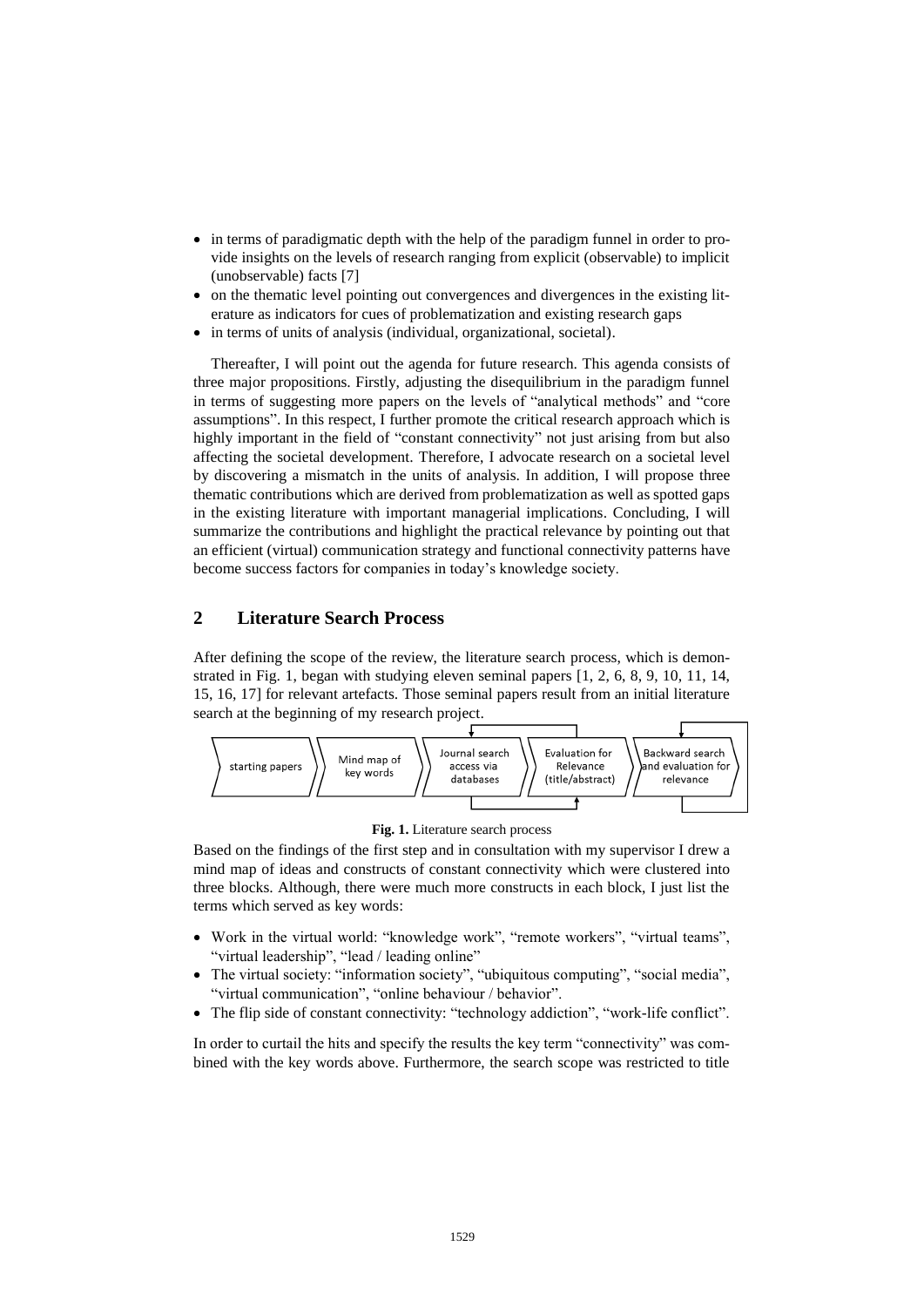and abstract to prevent an unstructured amount of hits. Subsequent to the definition of key words I conducted a journal search via the databases EBSCOhost, JSTOR and sciencedirect. Though, as "constant connectivity" is not just adherent to the IS field but rather a multidisciplinary phenomenon I included journals of the fields of IS, organization studies, psychology and management studies. To capture the IS field, I scanned through the Association for Information Systems' [AIS] basket of eight. To get insights into organization studies I searched in 'Organizational Science', 'Organization Studies' and 'Organizational Dynamics'. In the management field I studied the journals 'Academy of Management Journal', 'Journal of Consumer Research', and 'Strategic Management Journal'. In order to incorporate qualitative research papers I chose A+ to B Journals, except for Organizational Dynamics (C ranked) according to the VHB-Jourqual. For the psychology field, I scanned through CyberPsychology & Behaviour, Journal of Applied Psychology and Journal of Vocational Behaviour as renowned Journals which deal with IT use. Furthermore, I scanned the proceedings of IS conferences such as the International Conference on Information Systems, Hawaii International Conference on System Sciences and the Conference on Wirtschaftsinformatik.

Searching for literature and evaluating the papers for relevance was an ongoing circular process. To determine the relevance of the paper, I read the titles and abstracts, and scanned the body of the paper in uncertain cases. After this reciprocal search and evaluation process, I ended up with 18 papers which were studied in detail. In the next step I conducted a backward search to deepen relevant topics. Again, as soon as one paper was identified as interesting it was evaluated for its relevance as described above.

I ended up with 24 research papers which will be classified into the paradigm funnel as well as in the four different topics according to their unit of analysis in section 3.

# **3 Connectivity as Multifaceted Field**

#### **3.1 The "Constant Connectivity" Literature in the Paradigm Funnel**

As stated above, "constant connectivity" is a multifaceted phenomenon. However, in this diversity I identified four different streams which I named (1) The nature of constant connectivity, (2) Paradoxical implications of constant connectivity, (3) ICT abuse/addiction and negative effects of constant connectivity and (4) Connectivity and Performance. My target is to go beyond the classification and synthesis of the body of literature, but provide a holistic picture of the connectivity field by making use of the "paradigm funnel". The "paradigm funnel" is a tool that allows me to investigate, structure and analyze the composition of the existing literature and to identify which methodologies, theories and methods are primarily used in the connectivity field [18]. The notion of the paradigm funnel roots in the interplay and reconciliation of the different four levels in a paradigm which range from (1) observed facts (2) applied methods, (3) theories, and (4) core assumptions. In order to classify the various papers into the four levels, I tried to elicit the main objective of the papers by asking the questions: Was the goal of the author(s) (1) to show what is observed in nature, (2) to test analytical methods, (3) to explore or verify a theory or (4) to challenge the core assumptions of an existing theory [18]. As can be seen in Table 1 the focus of my identified literature is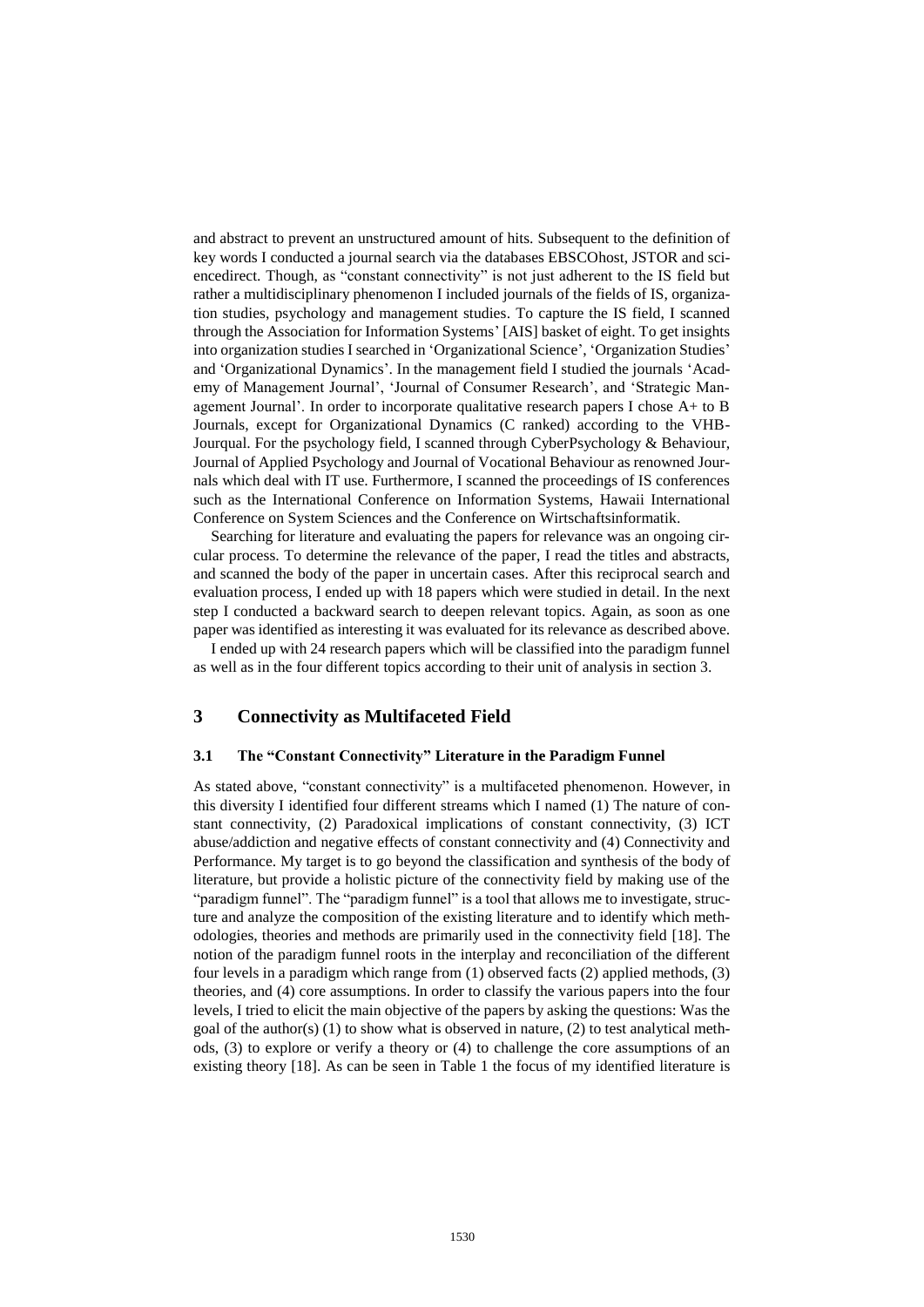"to show what is observed in nature" (empirical observations) and to "verify and explore a theory" (specific theories) which are represented by 54% and 38% respectively [18].

| Level | <b>Research focus</b>         | <b>Papers</b>                                        | Percentage |
|-------|-------------------------------|------------------------------------------------------|------------|
|       | <b>Empirical observations</b> | [2, 7, 9, 11, 14, 15, 17,<br>19, 20, 21, 22, 23, 24] | 54%        |
|       | Analytical methods            | [25]                                                 | 4%         |
|       | Specific theory               | [1, 5, 6, 16, 26, 27, 28,<br>29, 30]                 | 38%        |
|       | Deep assumptions              | [8]                                                  | 4%         |

**Table 1.** Classification of research articles into the levels of the paradigm funnel (adapted from Nairn, Berthon, and Money [14])

To justify the allocation of the papers to the specific level in the "paradigm funnel", I present examples of each category in detail and reveal the reasons for the classification into the respective domain.

The research process on the first level, "empirical observations", focuses on the generation of data [18]. Middleton and Cukier [9] explicitly observed the dual perspective on mobile email (dys-)functionality by conducting interviews with 13 BlackBerry users. The interviewees described their dysfunctional usage patterns whilst, at the same time, praising the mobile devices as highly functional and efficient. Moreover, by conducting a survey and applying the partial least square method to analyze the data Soror, Steelman and Limayen [15] explore the effect of deficient self-regulation on excessive mobile phone use. They found out that self-deficient regulation and habit are triggers for excessive mobile phone use and identified boredom as the primary emotional stimuli for deficient self-regulation. These papers stand just exemplarily for the purpose of all papers in this category which is the generation of data.

Having a closer look at the domain of "analytical methods" the authors in this category try to structure and manipulate the data with chosen methods [18]. Bianchi and Phillips [25] devised the "mobile phone problem use scale" as a useful self-assessment instrument and therefore introduced a new analytical method against the "addiction potential scale". The purpose of this category is to prove, if the applied methods and instruments to analyze data are correct or if there are other methods available which would provide a richer understanding of the examined phenomenon [18].

With regard to the third level "specific theory", the goal of the authors is to generate generic theoretical mechanisms. [18]. Maruping and Agarwal [30] develop a theoretical model based on the task-technology fit theory and media synchronicity theory. The bottom line of this model is to identify the best ICT for interpersonal processes such as conflict management, motivation and confidence building, as well as affect management at various stages of virtual team development and how the interplay of these factors affect team effectiveness [30]. Wilson, Boyer O'Leary, Metiu and Jett [29] develop the model of perceived proximity which is a dyadic construct that describes a person's perception of how far or close another person is. The authors state that perceived proximity is a product of communication and identification processes as well as individual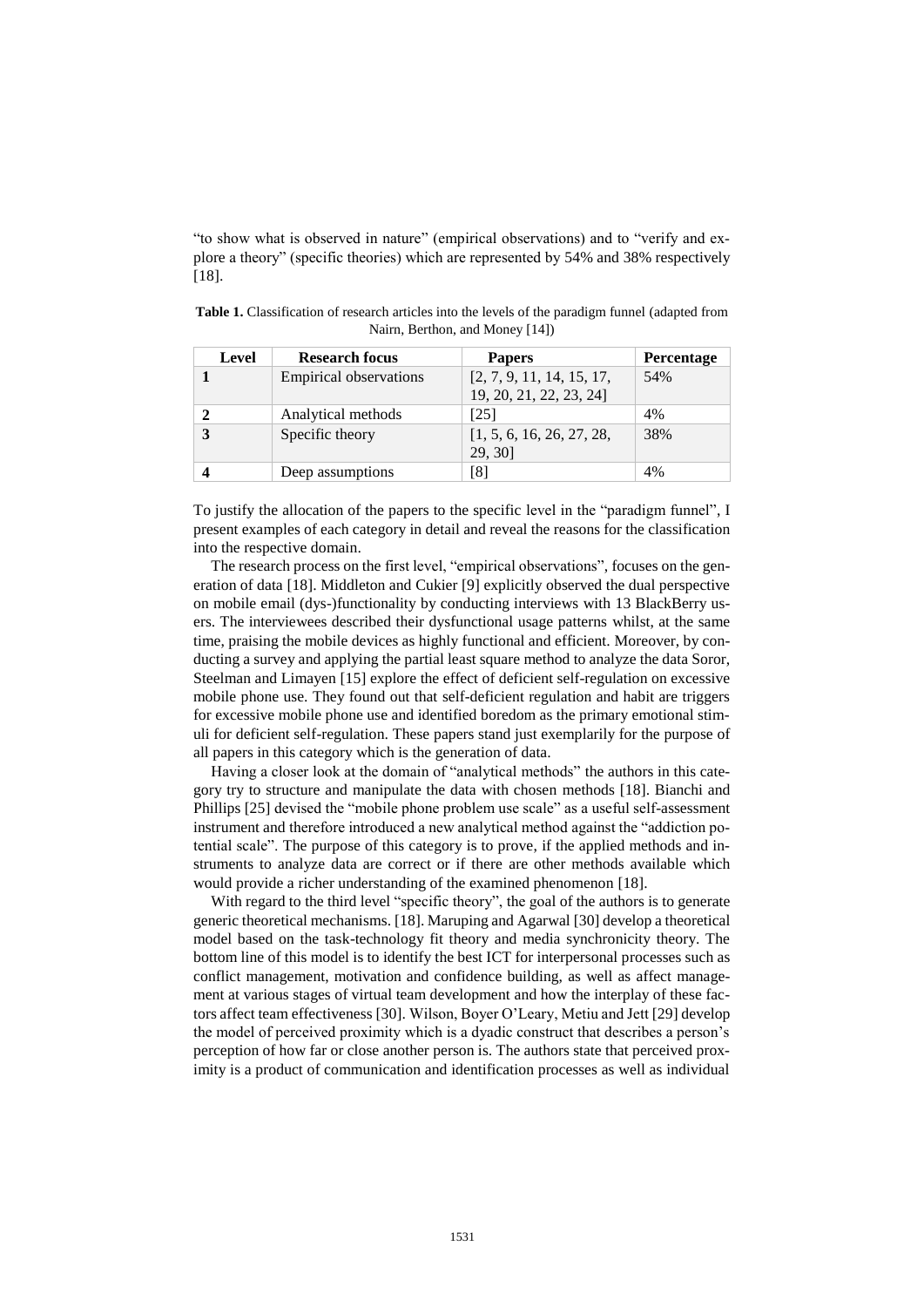factors such as openness to experience and experience with dispersed work and socioorganizational factors like network structure and structural assurance [29].

The emphasis of all nine studies is to put forward theoretical generative mechanisms and to underline them with empirical findings in some cases [18].

In the category of "core assumptions" the authors challenge deep ontological, epistemological, methodological and axiological assumptions of the commonly used paradigm in this field [18]. Mazmanian [8] appeals against the assumptions of the frames of reference theory. She advocates the existence of a shared understanding of heterogeneous practices regarding the use of mobile devices ending up in a stable scenario where employees did not fall into the trap of constant connectivity.

In the following, I will explore the different topics in the connectivity literature in depth by distinguishing between the (1) individual, (2) the organization and (3) the society as units of analysis. I distinguish between three levels as the reasons for ubiquitous connectivity can be found on these levels and in turn affects them in a distinctive way. This investigation should reveal convergences and divergences that lay the foundation for the thematic avenues for future research in the following section.

#### **3.2 The Four Streams in the Constant Connectivity Literature**

**The Nature of Constant Connectivity.** Studying the existing literature, I revealed two opposed perspectives on the attributes of the connectivity metaphor. Firstly, as duality of connects and disconnects [1, 2, 26, 28] and secondly, connectivity as truly constant [5, 6, 14, 27].

*Connectivity as Duality of Connects and Disconnects.* Regarding connectivity through the eyes of social actors (on an individual level) there are amongst other attributes important factors that preclude connectivity to be truly constant. For example, individuals enact actor agency, meaning it is still their own choice to connect themselves to the virtual world. Furthermore, the attribute latent potentiality which is the possibility to use virtual communication channels depending on the needs and desires of social actors [1, 28]. Therefore, the possibility to connect oneself always exists though, the actual use of connectivity is context-specific. People switch between three levels of connectivity called hyper-, hypo-, and requisite connectivity ranging from information overload in the case of hyper-connectivity, being in a state of "flow" in the state of requisite connectivity and suffering from sluggish internet connection or poor telephone reception in the case of hypo-connectivity [2, 7, 26, 31]. Though, people do not just experience different states of connectivity they can be classified as specific connector types i.e. hyper-connector, hypo-connector and dynamic connector which are characterized by distinctive connectivity patterns [2]. This dynamic perspective underlines the statement that connectivity can never be constant.

*Connectivity as Truly Constant.* Looking at connectivity on an organizational level, the Internet-based computing platform and the extended investment in technological infrastructure enables us to exchange data throughout the world. The easiness, flexibility and speed of information transition in a real-time format has led to a 24/7 interconnectivity between individuals and organizations [5, 6]. Zooming inside organizations, constant connectivity can be seen as outcome of the spiral of escalating engagement.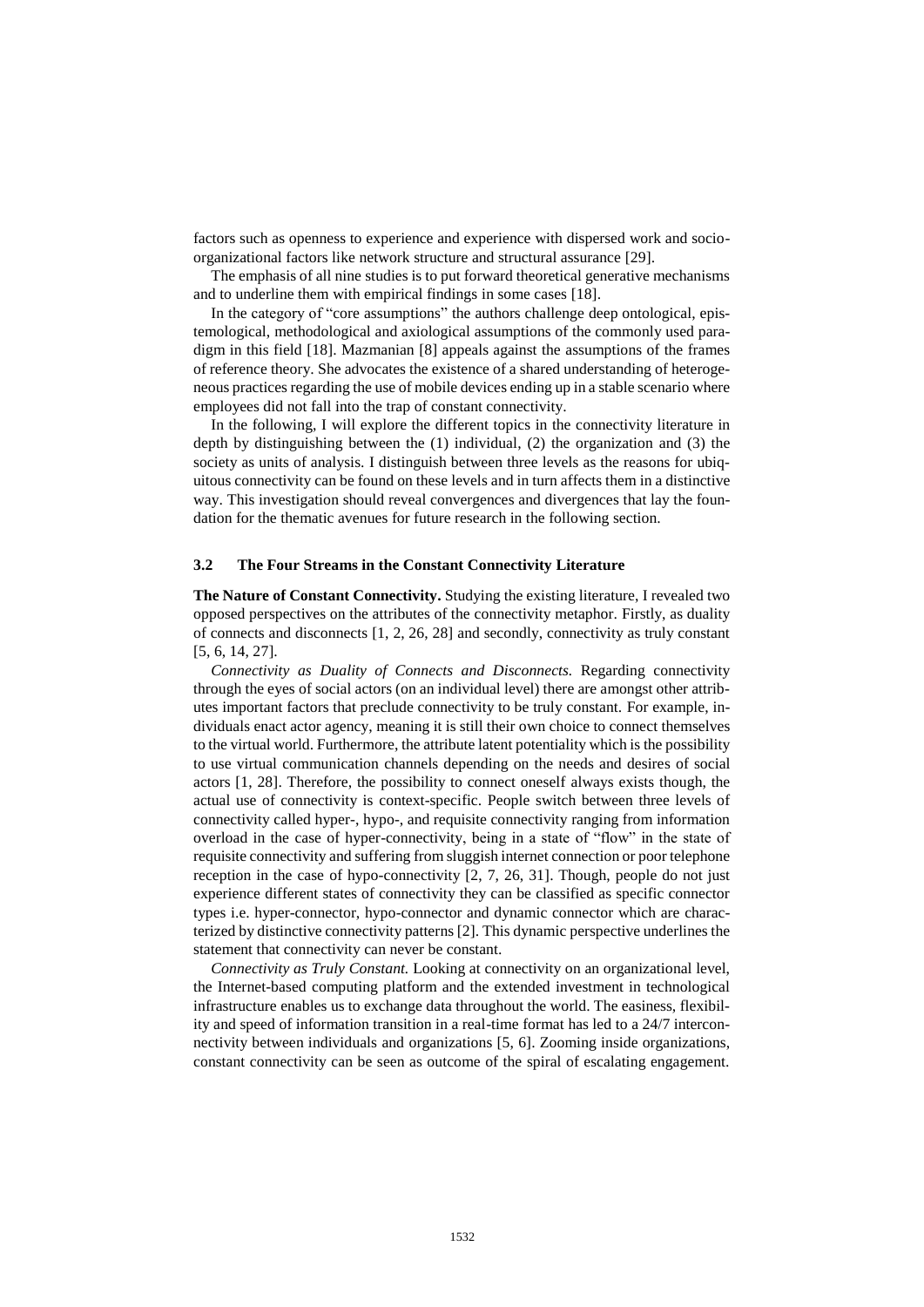Due to the whipping up of individual and collective use of ICT, standards and norms of availability and responsiveness are shifted, ending up in a scenario of pervasive and constant connectivity [14]. On an individual level, dimensions of social influences such as, for example, informative and relationship centered variants have a significant impact on technology adoption and leads to the blurring of social and work-related boundaries and finally to ubiquitous connectivity [27]. The bottom line of those opposite perspectives is that I adopt the notion of near constant connectivity as we are exposed to intrusive connectivity, but are still able to consciously decide to disconnect from the virtual world [7].

Paradoxical Implications of Constant Connectivity. Two paradoxes in the field of connectivity are observed. On the one hand the paradox of constant connectivity and, on the other hand, the far-but-close paradox whereby all studies investigate the phenomenon on an individual and/or organizational level.

*The Constant Connectivity Paradox.* The use of ICT is directly related to enhanced work satisfaction and increased work-life conflict at the same time [24]. The use of ICT outside of normal working hours provides employees perceptions of control and productivity and, therefore, increases their work satisfaction. On the other hand, this enabled flexibility of ICT to work anywhere and anytime leads to a shift of norms and expectations on an organizational level and people suffer from the urge of working everywhere and all the time, which in turn increases work-life conflict [2, 14, 24]. Therefore, people often praise their mobile devices for greater mobility and flexibility, whilst at the same time, report from actual feelings of excessive demands, stress and work-life conflict [2, 14, 17]. This paradoxical scenario could be explained with the help of organizational culture as "psychic prison" where individuals become "trapped by constructions of reality that, at best, give an imperfect grasp of the world" [9, 32 p. 216]. The respondents become trapped within the "functional usage" view suppressing unconsciously the dysfunctional perspective [9].

*The Far-but-Close Paradox.* This paradox deals with the possibility of feeling close to a person who is geographically far away. This is enabled via communication and identification processes to overcome physical distances and perceive proximity to peers. Those processes are in turn affected by individual as well as socio-organizational factors [29].

**ICT Abuse/Addiction and Negative Effects of Constant Connectivity.** The following stream of literature deals with problematic mobile phone and ICT abuse respectively, the discussion about the existence of technology-addiction and the negative consequences of constant connectivity.

*Causes of Technology Addiction.* On an individual level, there are several factors which trigger problematic mobile phone use. For example deficient self-regulation and habit strength hamper individuals to resist against the urge to connect themselves [15]. Furthermore, excessive mobile phone use is a function of age, extraversion and low self-esteem [25]. Regarding this phenomenon from a societal perspective, ICT abuse is based on the development of a culture of instant digital gratification. Nowadays, we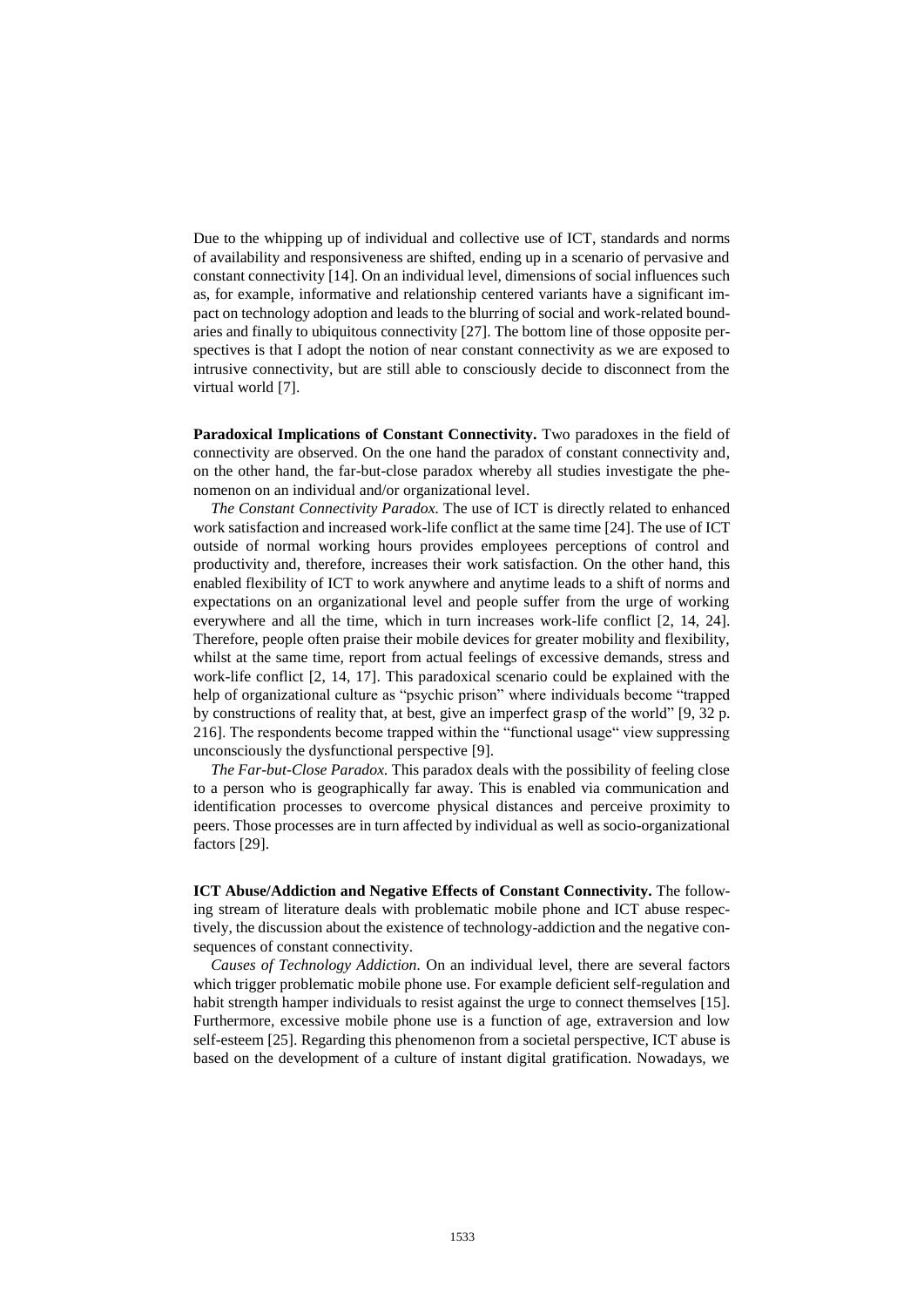live in a society which is always in a rush and people are scared of any form of microboredom so that they switch to the virtual world every spare minute [19].

However, the discussion about declaring technology addiction i.e. excessive ICT use as a medical disease is still open [15, 19, 25].

*Manifestation of Negative Connectivity.* Although, the use of ICT can be seen as integral and essential part of job roles, which keep knowledge worker up-to date and informs them about new developments [6], connectivity especially the email function of mobile devices brings a lot of negative side-effects [2, 16]. On an individual level, employees declare email not just as a source but even as a symbol of stress [16]. On an organizational level, this attitude towards connectivity could even lead to dysfunctional work environments where people are stressed, absent even while present and suffer from depression [2] often going back to escalating expectations concerning availability and responsiveness [14]. Furthermore, due to a blurring of work- and social related connectivity enabled by social media, it is important to point out the negative effects of "socializing online" [22, 23]. Due to ubiquitous connectivity, people suffer from "social overload" a state where individuals feel that they give too much social support to other members of a social network [22]. However, not just active participation but also passive following on Facebook increases jealousy and in turn decreases the user's life satisfaction.

**Connectivity and Performance.** In this stream, connectivity is seen on the one hand as a threat on performance and on the other hand as enabler for performance.

*Connectivity as a Threat on Performance.* Taking a broader view on today's knowledge society the "key to success in the knowledge economy may be the art of simultaneous connection and disconnection" [11 p. 18]. Therefore, the wise handling of pervasive interruptions like emails becomes more and more important as they can rip knowledge workers out of their constructive workflow [11, 20]. These disruptions will harm our inventive thinking which is crucial for the development of our knowledge society [11]. Breaking down this development on an individual level, decision making abilities are at risk as individuals are overwhelmed with too much information and are unable to notice important facts or challenge dubious statements [19]. Whilst Murphy [11] is the only author in this stream who investigates connectivity and performance from the societal point of view, all other papers reveal the effects of connectivity on work outcome on an individual and organizational level respectively.

*Connectivity as Enabler for Performance.* In the context of virtual teams, it is crucial that team members can manage interpersonal processes with the help of the adequate ICT and create a shared understanding of heterogeneous patterns of ICT use in order to increase satisfaction, group cohesion and team commitment which, in turn, affects their effectiveness [8, 30]. Due to an optimized matching of ICT functionalities and team tasks with respect to the temporal stage of team development, the overall effectiveness will increase and people get into a state of "flow" "where communication is highly effective, efficient and balanced in accordance with their needs and the demands of the task or situation at hand" [7, 26, 30]. Furthermore, due to an increase of geographically distributed teams, it will be more and more important for superiors to learn how to lead online. It is crucial for leaders to invest time in online communications as this positively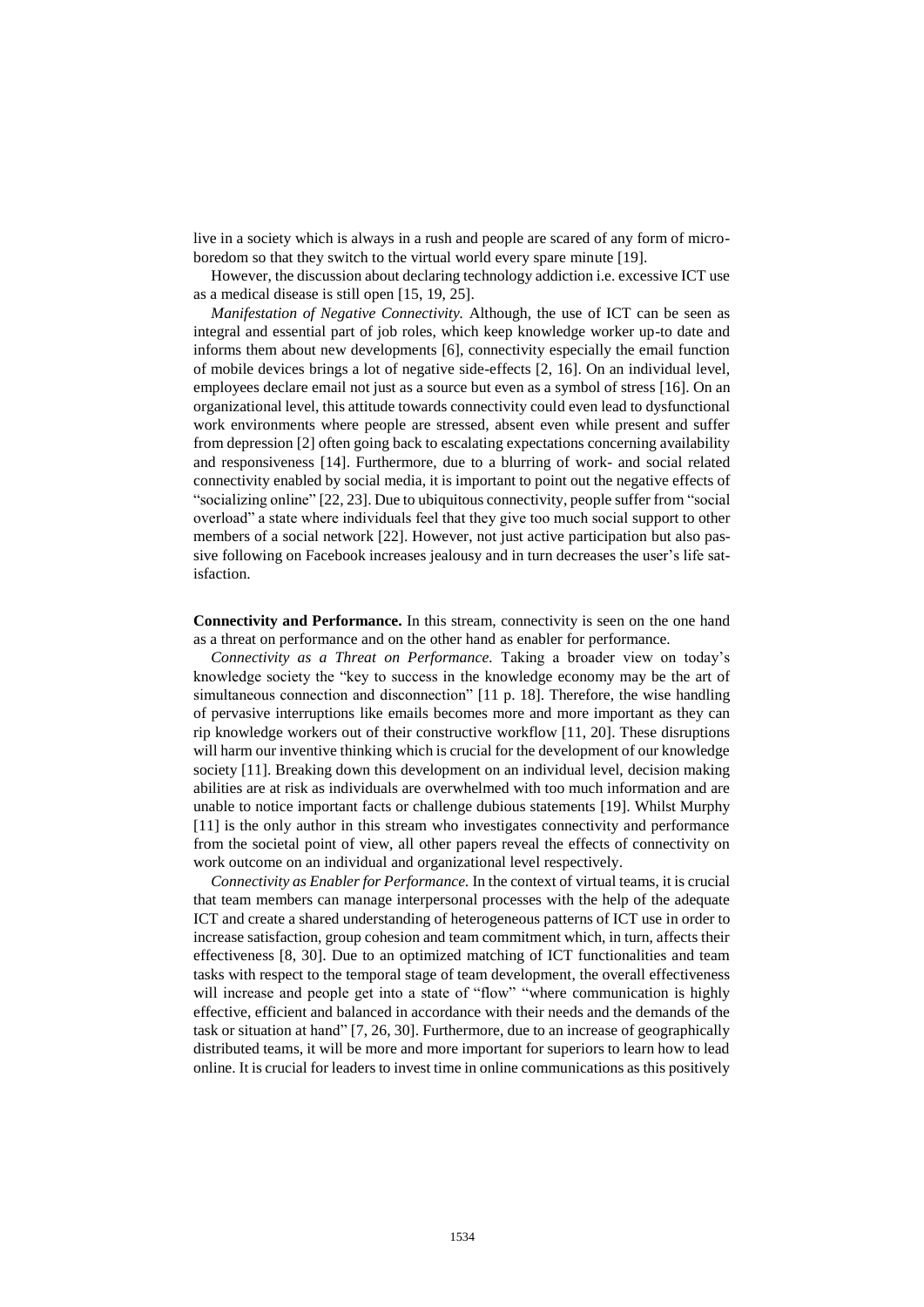correlates to the perception of closeness amongst peers. These feelings of closeness in turn correlate to a perceived leadership proactivity and effectiveness, however, are moderated by the time spent online [21].

#### **3.3 The Units of Analysis in Focus**

Having investigated the four different topics in respect to their units of analysis, a noticeable focus on the individual as well as on the organizational level has been revealed as shown in Table 2.

|                                            |                                                        |                           | Organiza-      |                |
|--------------------------------------------|--------------------------------------------------------|---------------------------|----------------|----------------|
| <b>Topics</b>                              | <b>Concepts</b>                                        | <b>Individual</b>         | tion           | <b>Society</b> |
| The nature of Con-                         | Connectivity as duality of<br>connects and disconnects | [1, 2, 7, 26,<br>27, 28]  |                |                |
| stant Connectivity                         | Connectivity as truly con-<br>stant                    | [5, 6, 7, 14,<br>27       | [5, 6, 14]     |                |
| Paradoxical Impli-<br>cations of Constant  | The constant connectivity<br>paradox                   | [2, 9, 14, 17,<br>241     | [2, 9, 14, 24] |                |
| Connectivity                               | The far-but-close paradox                              | $[29]$                    | [29]           |                |
| ICT Abuse/Addic-<br>tion and Negative      | Causes of technology ad-<br>diction                    | [15, 25]                  |                | [19]           |
| <b>Effects of Constant</b><br>Connectivity | Manifestation of negative<br>connectivity              | [2, 6, 14, 16,<br>22, 23] | [2, 14, 16]    |                |
| Connectivity and                           | Connectivity as a threat on<br>performance             | [11, 19, 20]              | [20]           | [11]           |
| Performance                                | Connectivity as enabler for<br>performance             | [7, 8, 21, 26]            | [7, 8, 21, 30] |                |

**Table 2.** Classification of the relevant papers into the different topics of literature and their unit of analysis

As some papers could be classified into two topics as well as more than one unit of analysis, they appear in several cells in the matrix. For example, Wajcman and Rose [6] refute the negative image of interruptive ICT leading to a fragmentation of knowledge workers' workday. The employees in their study see the use of ICT as essential to fulfill their job roles in the sense of being up to date, gathering information and interacting with colleagues. This interaction with ICT in turn is influenced by the functionality of the specific ICT used, the corporate culture and the job role occupied. As the authors study the use of ICT by employees during the workday in an organizational context, I classified this paper not just on the individual, but also on the organizational level. Furthermore, as Dery et al. [7] not only deny that connectivity is truly constant by claiming that to be connected depends on the one hand on the individuals' free will to connect themselves as well as on the social pressures to be available and responsive. But the authors also point out that the image of smartphones has changed during the last five years and that their interviewed employees have acquired capabilities to regulate the connective flow affecting their work satisfaction and efficiency [7]. I allocated this paper not just into the topic of "The nature of Constant Connectivity" but also into the stream of "Connectivity and Performance".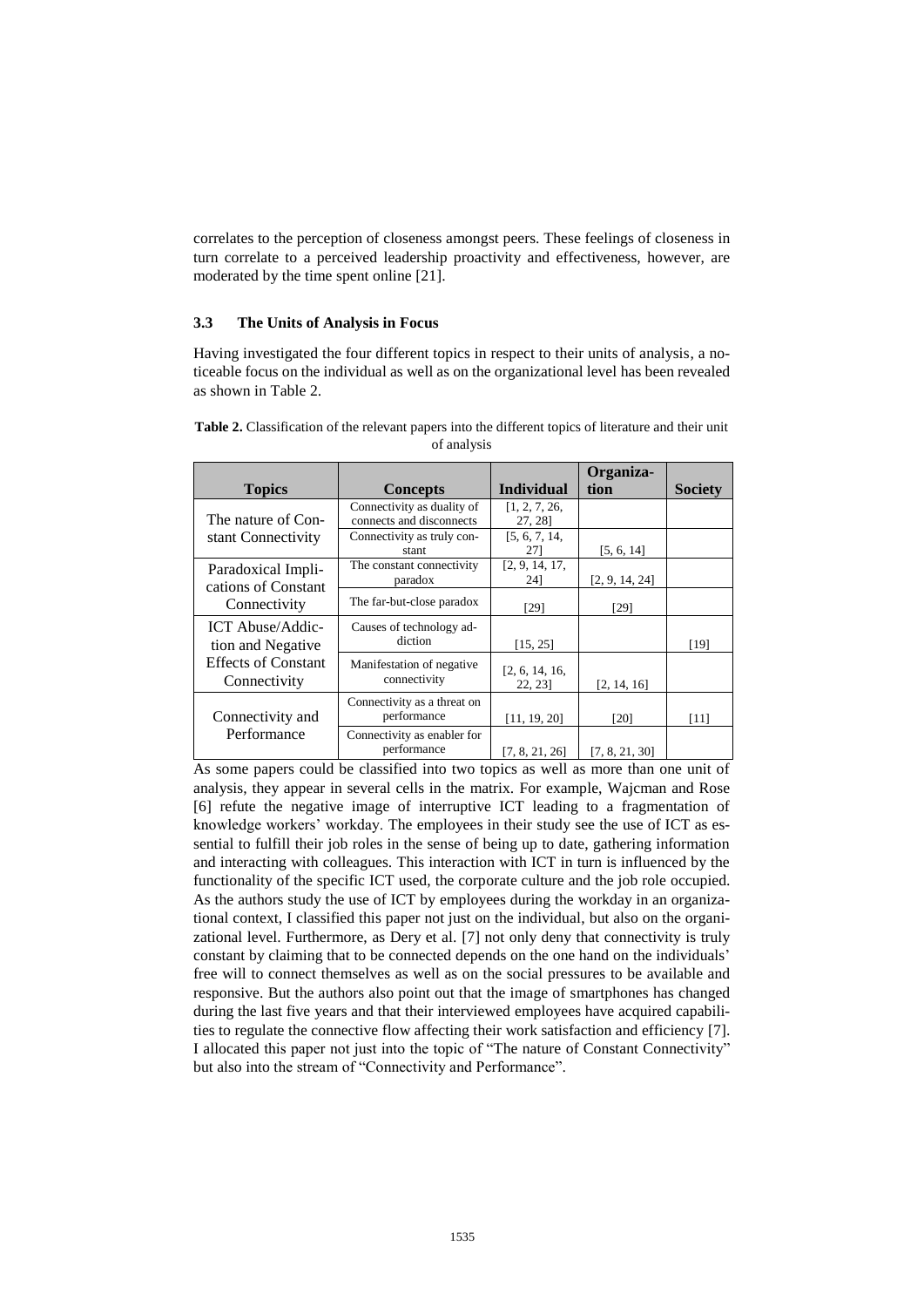# **4 Avenues for Future Research**

In the following section, I will present the agenda for future research derived from (1) insights of the paradigm funnel, (2) the focus on the units of analysis, and (3) cues for problematization as well as spotted gap in the existing literature. This will be followed by important managerial implications.

**First Avenue: Insights of the Paradigm Funnel.** Analyzing the levels of the paradigm funnel, I identified a lack of studies challenging the analytical methods and core assumptions. In terms of analytical methods, there is a great number of studies (10 research papers) using qualitative research methods like interviews, focus group interviews, and on-site observations [2, 6, 7, 8, 14, 16, 17, 20, 26, 27]. In contrast, there are only five papers with quantitative research approaches (5) such as surveys or experiments [15, 21, 22, 24, 25]. This could be an indicator for the still young research field which has to be "understood" at first hand through the eyes of social actors [33]. However, a next step could be to investigate if the applied methods, especially interviews and focus group interviews used to map data to theory, are adequate or if alternative methods would provide more valuable results and a richer understanding of the phenomenon [18].

Furthermore, the challenging of core assumptions would provide further insights and enrich the connectivity community with new perspectives. So far, most of the studied papers in the field of connectivity adapt a constructivist approach which can be identified on the basis of the authors' research design and the formulation of the research question. However, regarding the pervasive effects of "constant connectivity" from a critical perspective would bring about important societal implications and thought-provoking impulses [33, 34]. As revealed in the third stream of the literature review, the abuse of ICT which could even lead into addictive behavior can result in social overload, envy, increased stress level, work-life conflict, and even depression [2, 14, 22, 23]. Therefore, research has proven that the use of ICT does have problematic implications for individuals and for the society as a whole. For future research, it is important to adopt a more radical approach which does not just indicate the negative consequences of ICT, but is capable of changing the awareness of people and to inspire them to reflect upon and alter their own online behavior.

**Second Avenue: Focus on the Units of Analysis.** By looking at the units of analysis in Table 2 it is evident that there is a lack of studies on the societal level which goes in line with the insights of the paradigm funnel. The research community still focuses on the individual and organizational level. However, the phenomenon is much broader, affects and is affected by the developments in our information society e.g. the culture of instant digital gratification [19]. Due to the improving technological infrastructures, the phenomenon of "constant connectivity" is just at the beginning of its evolution - it is currently changing and will continue to change the way people live, work and communicate. The extensive use of ICT has not just changed employees' job roles in terms of extended working hours, multitasking and increased pressures to be available and responsive, but also affects their private and family life as people report marriage crisis, lack of recovery and even health problems [2, 14]. Beside individual factors this development is rooted in the organizational culture which not just affects but even indirectly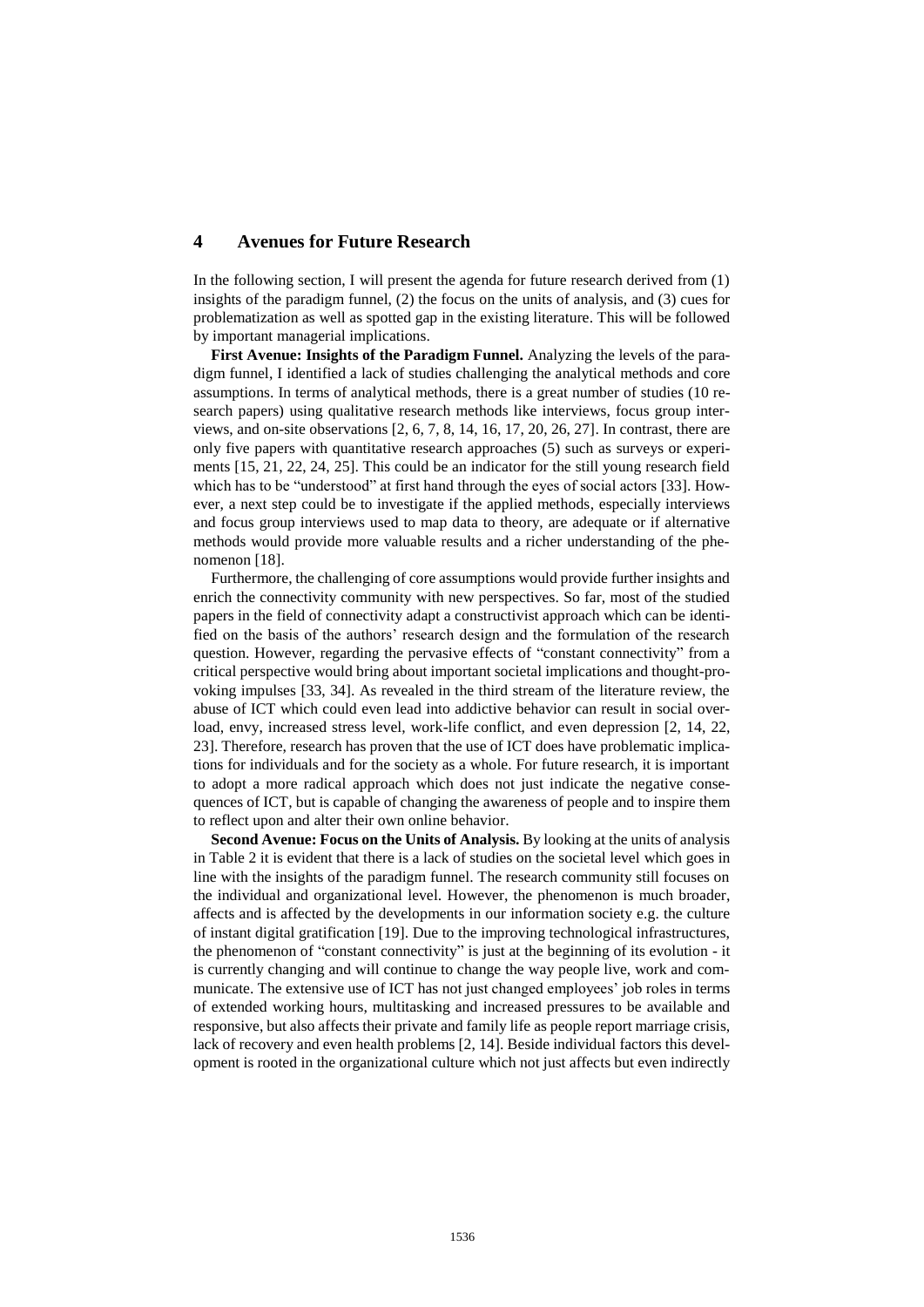controls the employees' online behavior and is, therefore, responsible for the unintended negative effects [9]. This insight has important managerial implications, as organizations have to understand that it is their duty to establish a workplace that supports heterogeneous practices of ICT use to avoid employees falling into the trap of constant connectivity and suffer from its negative consequences [8]. Employees rarely have the capabilities to change their own connectivity patterns i.e. if, when, and with whom they connect in the virtual world, as they are captured in the organizational machinery with its norms and standards of availability and responsiveness. Having revealed, the responsibility of organizations in terms of connectivity it is highly relevant to research how such organizational cultures that foster to "go the extra mile" have been evolved on a societal level [7]. For future research, it will be important (1) to reveal the norms and values in our information society in order to forecast any precarious developments. Furthermore, it would be highly interesting, to investigate (2) the role of social media as I assume that social media increases the overall connectivity level as people are forced to meet not just their work-related commitments via for example emails but also their social commitments on social media platforms. Moreover, it is important, to explore (3) the lifestyle and personal attitudes towards family and career as factors that affect organizational cultures and could indirectly lead to dysfunctional connectivity patterns of individuals.

**Third Avenue: Cues for Problematization and Spotted Gaps.** On the basis of the investigation of the four different topics, I identified three different themes that should be developed in further research.

Although the different states of connectivity (hyper-, hypo- and requisite connectivity/connective flow) and the three different types of connectors i.e. hyper-connector, hypo-connector and dynamic connectors respectively are already introduced in the first stream "the nature of constant connectivity", the question how states of connectivity change over time, and how an optimal state of connectivity can be achieved and maintained has not yet been addressed [2, 26, 28]. Knowing about the triggers that change connectivity states has a great managerial impact as it is important for project managers to effectively control dysfunctional connectivity employing means of negotiation, coordination and control. Furthermore, there is a lack of studies which investigate connectivity and its group dynamics in a project context where unintended factors like project drift, software breakdowns or escalating project costs [35] as well as intended factors like upcoming deadlines and deliverables occur and influence connectivity levels and intensity. Therefore, it is important to further develop Kolb et al.'s [26] connectivity model by identifying influencing factors that cause changes of connectivity states in a project context. Understanding these triggers leading into hyper-, or hypo-connectivity is crucial for managers to effectively prevent dysfunctional connectivity and therefore enhance their teams' productivity and efficiency. It is important not to take the dysfunctional connectivity patterns of project team members as given, but search for reasons and implement best practices to guide them into requisite connectivity. A further step would be to study (1) the dimensions that influence the level of connectivity on an individual basis as well as in the whole group, (2) the role of the individuals, if and how they can affect the overall connectivity level and, finally, (3) which consequences the overall connectivity level has on project outcomes.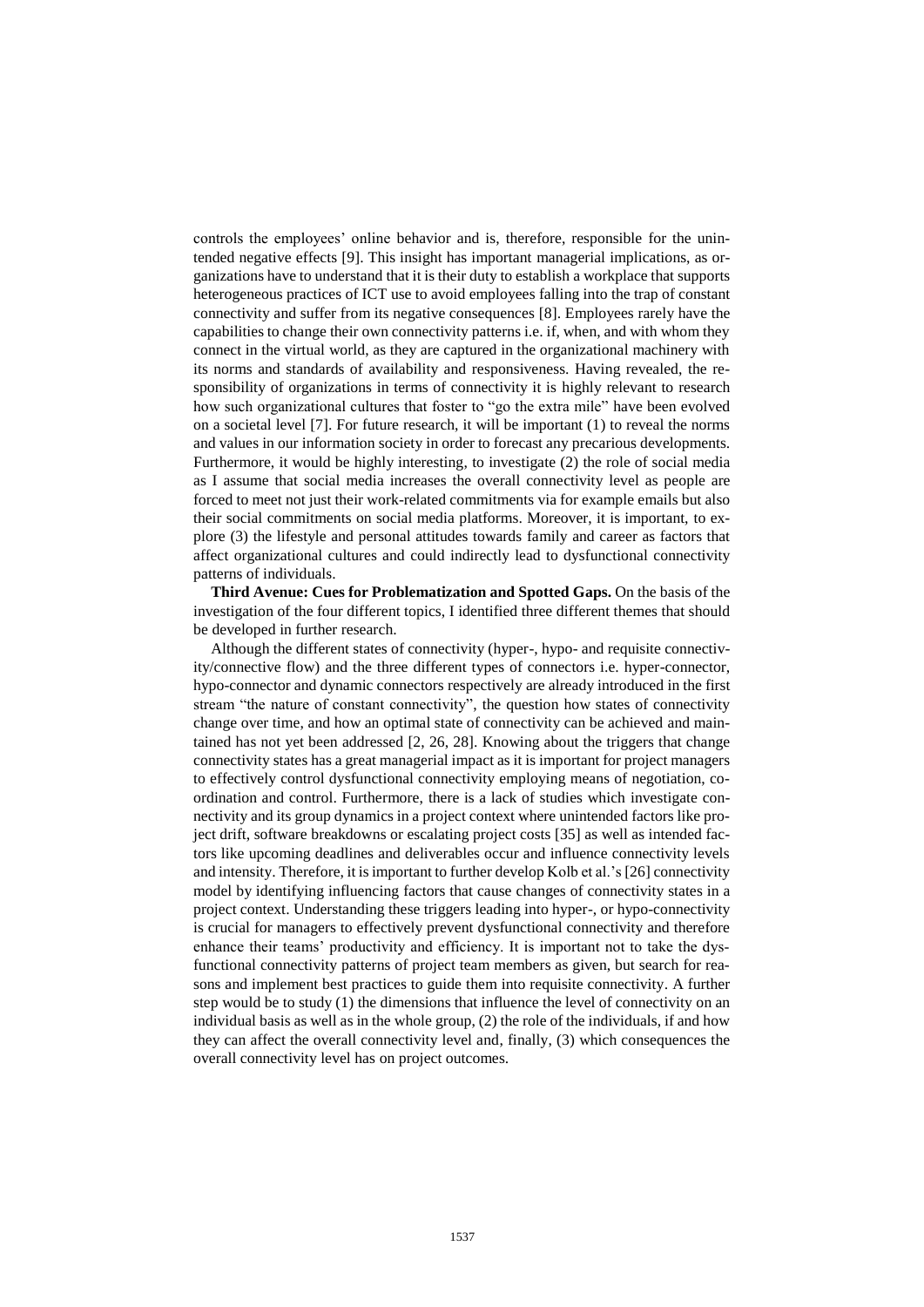The second stream of literature has shown the paradoxical scenario of employees praising their ICT for their flexibility and mobility whilst simultaneously suffering from work-life conflict, job creep and even depression [2, 9, 14]. This behavior is mainly rooted in the spiral of escalating engagement and the organizational culture. However, whilst the reasons for the occurrence of such a paradoxical scenario are already identified, there is a lack of studies which investigate how such problematic connectivity patterns i.e. when, how and with whom individuals connect themselves virtually, are actually constructed. It will be important to go one step back and investigate the origins of connectivity patterns, how they evolve and how they are shaped through ongoing interactions. Knowing about this construction process of connectivity patterns, different control modes such as clan, behavior, outcome or self-control could be applied to prevent the development of dysfunctional connectivity patterns on an individual as well as organizational level and increase the general effectiveness and productivity [36, 37].

As discovered in the third and fourth stream in the literature review, research has shown how mobile devices have changed the mode of operation of knowledge workers and shed light on the reasons and the negative and positive consequences [16, 17]. Prior work particularly emphasizes the intrusive effect of mobile email devices on work-life boundaries and emphasizes how the opportunity to work anywhere and anytime mutated into a working mode of everywhere and all the time. Not only societal and organizational pressures, but also the individual's attitude towards work is driving this development [2, 8, 14]. For example, the uptake of mobile email devices has led to an escalating engagement and a decreasing autonomy of employees due to a reciprocal whipping up of individual and collective use of ICT [14]. Building on these findings, I argue that knowledge workers have to acquire a new social skill to cope with ubiquitous connectivity. Such social skills, defined as connectivity skills, and employed when interacting with other people at an interpersonal level [38] become more and more important in our interconnected world [39]. In other words, as knowledge work increasingly takes place in a virtual world, employees have to enact choice (agency) in terms of if, how and when to interact with other people "online" in those virtual offices [7]. Knowledge workers will have to go through a learning process in order to develop the skill to select an appropriate level of connectivity for the situation at hand. It would be highly interesting to investigate, how employees change their behavior of handling constant connectivity over time, develop coping mechanisms and even change the image of connectivity skill as a social skill.

## **5 Conclusion**

The aim of this literature review was to present an overview of the "connectivity literature" in the fields of IS, organization studies, management studies and psychology by structuring the multifaceted, multidisciplinary and still unsorted research field and to develop avenues for future research. Therefore, I am contributing to the "connectivity community" as I do not just present the different streams in the literature and discover gaps and topics to problematize but dig deeper in terms of methodological analysis. The analytical investigation took place on three levels of investigation: (1) the paradigmatic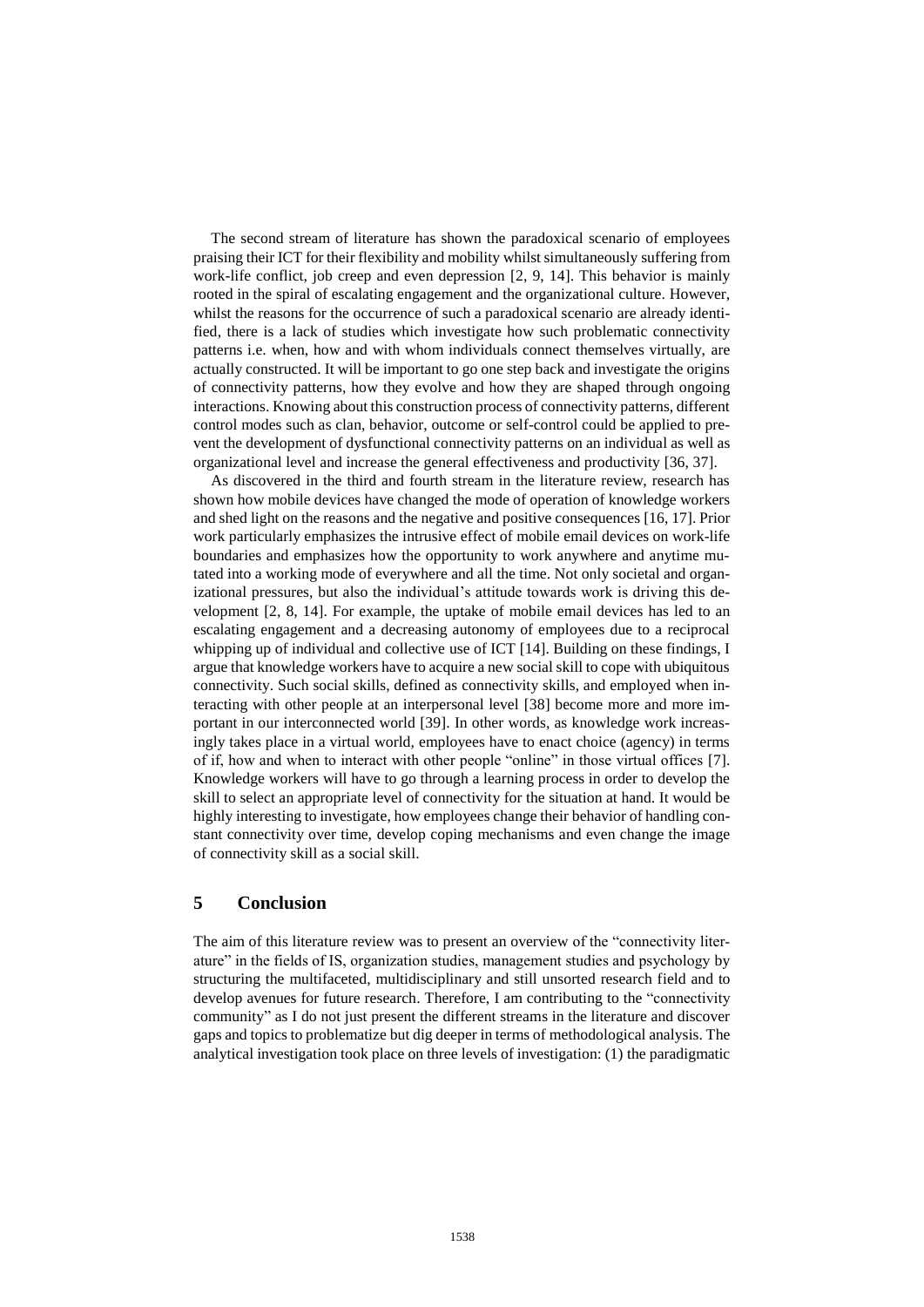depth with the help of the paradigm funnel, (2) the level of units of analysis (individual, organizational, society) and (3) the thematic level bringing about important managerial implications.

By revealing the focus of studies in the paradigm funnel as well studying the units of analysis I highlight the need for applying a more critical perspective and motivate researchers to investigate this phenomenon on a societal level. The topic of dysfunctional connectivity in terms of information overload and ineffective virtual communication is a current topic in big corporations as well as small and medium-sized enterprises. Many companies face the challenge how to cope with the fast-paced technological developments and how to best use the potential of highly functional ICT for their professional purposes. Employees complain about an overwhelming information flow, increasing work pressures and ongoing interruptions affecting their workflow [2, 16]. However, particularly in our current knowledge society, effective virtual communication has become a success factor for companies of whatever size and industry. Therefore, (1) knowing about the influencing factors that lead to a change of the levels of connectivity and (2) understanding the construction process of (dys-) functional connectivity patterns is highly important for companies nowadays. Due to this knowledge, team managers can control triggers that lead to dysfunctional connectivity states (hypoand hyper-connectivity) and enhance the efficiency and productivity of the whole team. Counteracting, the evolution of dysfunctional connectivity patterns in an early stage is critical, as ineffective virtual communication could lead into misconceptions and conflict and affect the project outcome. In accordance to the construction of connectivity patterns, it is very important that employees learn how to cope with ubiquitous connectivity as part of their job role and develop connectivity skills in terms of their own virtual communication strategy to enhance their own efficiency and effectiveness.

Some limitations have to be acknowledged. First, the fact that two key words have a negative intonation which could affect the results of the literature review. Second, the developed concepts are in a primary state and have to be further explored in future research.

"Constant connectivity" is not just a field of research, but a challenge knowledge workers face every day. Although, the extensive technological developments enable a greater flexibility, mobility and self-dependence, it is important to be conscious about the two-edged sword of constant connectivity and its negative effects to prevent imprisonment in the virtual world.

#### **References**

1. Kolb, D.G.: Exploring the metaphor of connectivity: Attributes, dimensions and duality. Organization Studies 29 (1), 127-144 (2008)

2. MacCormick, J.S., Dery, K., Kolb, D.G.: Engaged or just connected? Smartphones and employee engagement. Organizational Dynamics 41 (3), 194-201 (2012)

3. Stehr, N.: The knowledge society. Sage, Cambridge, UK (1994)

4. Alvesson, M.: Knowledge work: Ambiguity, image and identity. Human Relations 54 (7), 863-886 (2001)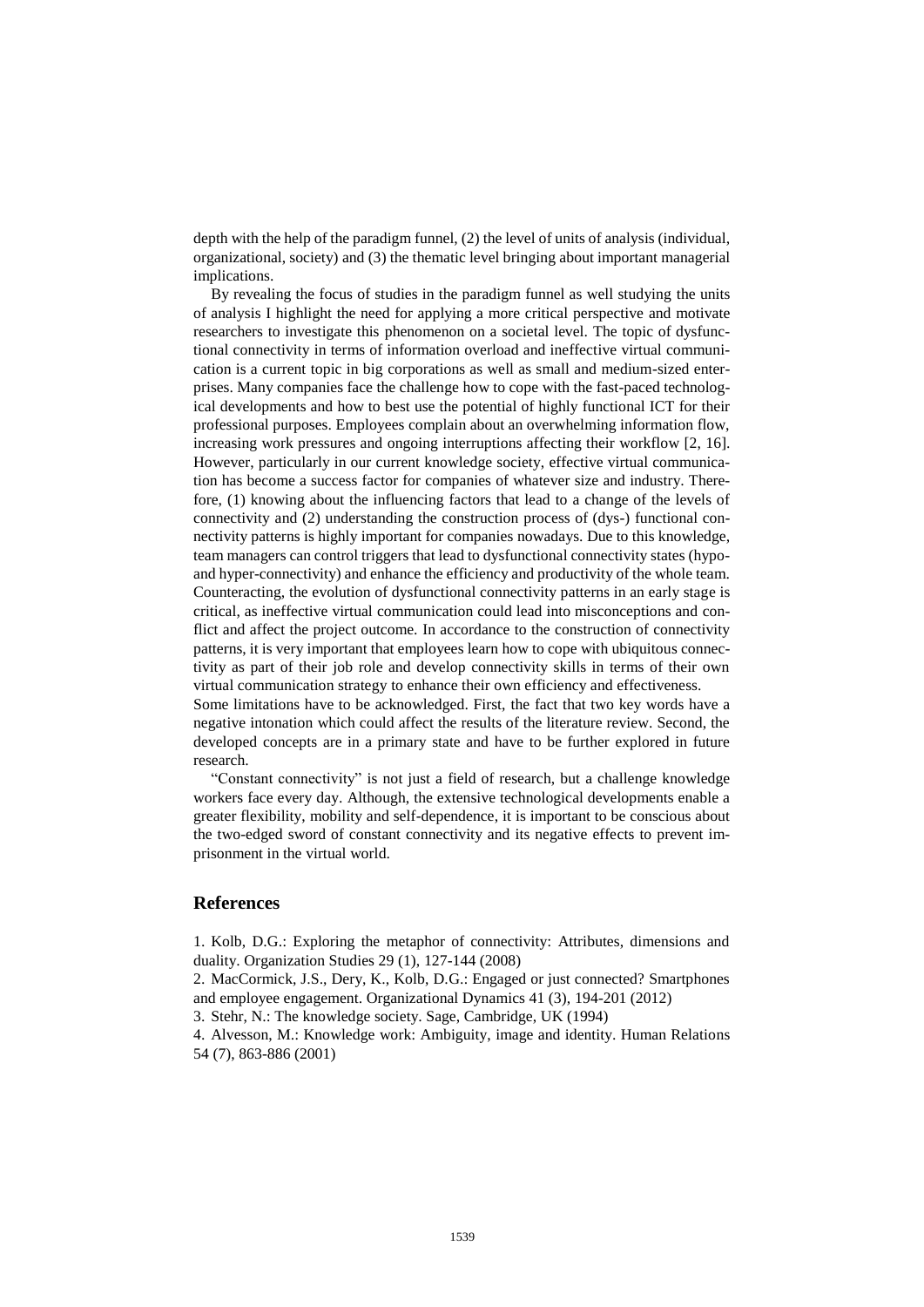5. Harvey, M.G., Novicevic, M.M.: The world is flat: A perfect storm for global business? Organizational Dynamics 35 (3), 207-219 (2006)

6. Wajcman, J., Rose, E.: Constant connectivity: Rethinking interruptions at work. Organization Studies 32 (7), 941-961 (2011)

7. Dery, K., Kolb, D., MacCormick, J.: Working with connective flow: How smartphone use is evolving in practice. European Journal of Information Systems 23 (5), 558-570 (2014)

8. Mazmanian, M.: Avoiding the trap of constant connectivity: When congruent frames allow for heterogeneous practices. Academy of Management Journal 56 (5), 1225-1250 (2013)

9. Middleton, C.A., Cukier, W.: Is mobile email functional or dysfunctional? Two perspectives on mobile email usage. European Journal of Information Systems 15 (3), 252-260 (2006)

10. Tarafdar, M., Tu, Q., Ragu-Nathan, T.S.: Impact of technostress on end-user satisfaction and performance. Journal of Management Information Systems 27 (3), 303- 334 (2011)

11. Murphy, P.: "You are wasting my time": Why limits on connectivity are essential for economies of creativity. Business Review University of Auckland 9 (2), 16-26 (2007)

12. Mooney, J.L., Wright, H.R., Higgins, L.N.: Gen y's addiction to web 2.0: Problem or strategy? The Journal of Corporate Accounting & Finance 22 (1), 63-73 (2010)

13. Webster, J., Watson, R.: Analyzing the past to prepare for the future: Writing a literature review. MIS Quarterly 26 (2), 13-23 (2002)

14. Mazmanian, M., Orlikowski, W.J., Yates, J.: The autonomy paradox: The implications of mobile email devices for knowledge professionals. Organization Science 24 (5), 1337-1357 (2013)

15. Soror, A.A., Steelman, Z.R., Limayem, M.: Discipline yourself before life disciplines you: Deficient self-regulation and mobile phone unregulated use. 45th Hawaii International Conference on System Sciences, pp. 849-858. IEEE Computer Society, Hawaii (2012)

16. Barley, S.R., Meyerson, D.E., Grodal, S.: E-mail as a source and symbol of stress. Organization Science 22 (4), 887-906 (2011)

17. Jarvenpaa, S.L., Lang, K.R.: Managing the paradoxes of mobile technology. Information Systems Management 22 (4), 7-23 (2005)

18. Nairn, A., Berthon, P., Money, A.: Learning from giants

exploring, classifying and analysing existing knowledge on market research. International Journal of Market Research 49 (2), 257-274 (2006)

19. Watson, R.: Future minds how the digital age is changing our minds, why this matters, and what we can do about it. Nicholas Brealey, London (2010)

20. Jackson, T., Dawson, R., Wilson, D.: Reducing the effect of email interruptions on employees. International Journal of Information Management 23 (1), 55-65 (2003)

21. Kolb, D.G., Prussia, G., Francoeur, J.: Connectivity and leadership: The influence of online activity on closeness and effectiveness. Journal of Leadership & Organizational Studies 15 (4), 342-352 (2009)